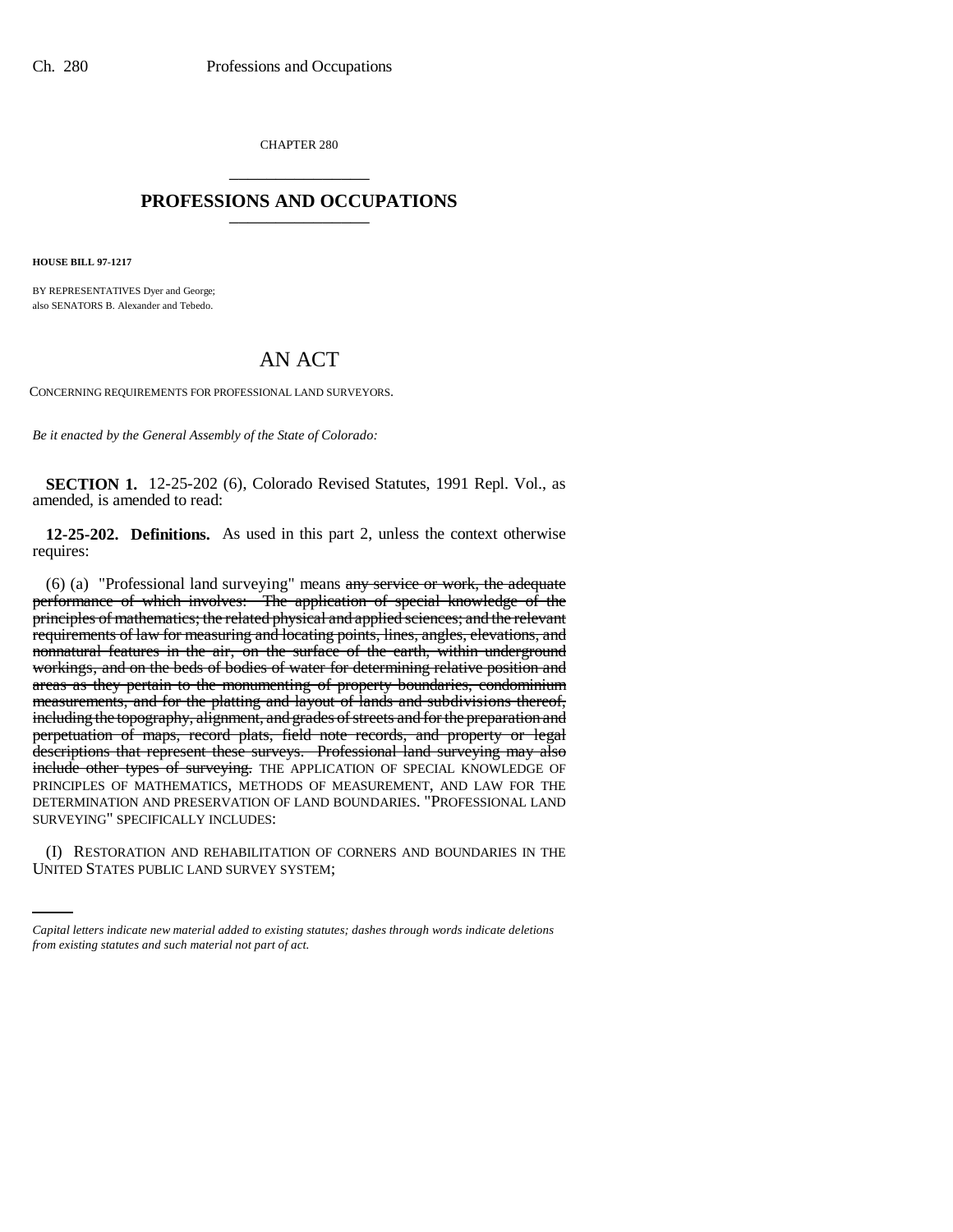(II) OBTAINING AND EVALUATING BOUNDARY EVIDENCE;

(III) DETERMINATION OF THE AREAS AND ELEVATIONS OF LAND PARCELS;

(IV) SUBDIVISION OF LAND PARCELS INTO SMALLER PARCELS AND LAYOUT OF ALIGNMENT AND GRADES FOR STREETS OR ROADS TO SERVE SUCH SMALLER PARCELS;

(V) MEASURING AND PLATTING UNDERGROUND MINE WORKINGS;

(VI) PREPARATION OF THE BOUNDARY CONTROL PORTIONS OF GEOGRAPHIC INFORMATION SYSTEMS AND LAND INFORMATION SYSTEMS EXCEPT AS ALLOWED OTHERWISE BY SECTION 38-51-109.3, C.R.S.;

(VII) ESTABLISHMENT, RESTORATION, AND REHABILITATION OF LAND SURVEY MONUMENTS AND BENCH MARKS;

(VIII) PREPARATION OF LAND SURVEY PLATS, CONDOMINIUM PLATS, MONUMENT RECORDS, AND SURVEY REPORTS;

(IX) SURVEYING, MONUMENTING, AND PLATTING OF EASEMENTS AND RIGHTS-OF-WAY;

(X) GEODETIC SURVEYING; AND

(XI) ANY OTHER ACTIVITIES INCIDENTAL TO AND NECESSARY FOR THE ADEQUATE PERFORMANCE OF THE SERVICES DESCRIBED IN THIS PARAGRAPH (a).

(b) An individual shall be construed as practicing or offering to practice "professional land surveying" within the meaning and intent of this part 2 if such individual engages therein or, by verbal claim, sign, letterhead, or card or in any other way holds himself or herself out to be a professional land surveyor or as being able to perform any professional land surveying service or if such individual does perform any professional land surveying service or work. or any other service designated by the practitioner which is recognized as "professional land surveying".

(c) PROFESSIONAL LAND SURVEYING MAY INCLUDE OTHER TYPES OF SURVEYING.

**SECTION 2.** 12-25-209 (7), Colorado Revised Statutes, 1991 Repl. Vol., is amended to read:

**12-25-209. Disciplinary proceedings - injunctive relief procedure.** (7) The board, the program administrator, or the administrative law judge may issue a subpoena compelling the attendance and testimony of witnesses and the production of books, papers, and records pursuant to an investigation or a hearing of the board. Any subpoena issued shall be served in the manner provided in the Colorado rules of civil procedure. THE REGISTRANT OR CERTIFICANT IN ANY ACTION BEFORE THE BOARD SHALL HAVE COMPARABLE RIGHTS OF SUBPOENA PURSUANT TO SECTION 24-4-105 (5), C.R.S. If any person refuses to obey any subpoena so issued or to testify or produce any books, papers, or documents, the board may petition the district court having jurisdiction, setting forth the facts, and thereupon such district court, in a proper case, shall issue its subpoena. Failure to obey the court's subpoena shall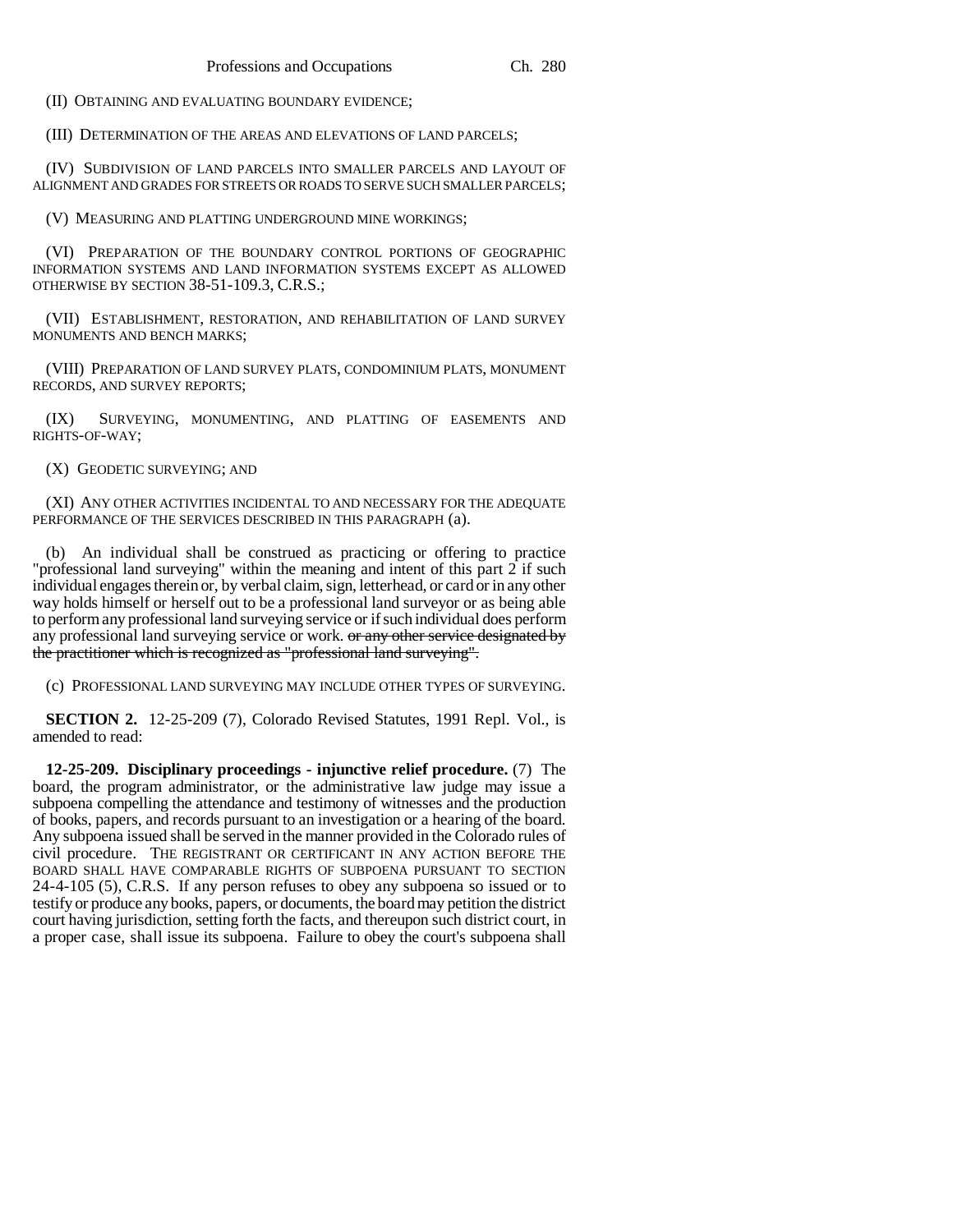constitute contempt of court and shall be punished as provided for in the Colorado rules of civil procedure.

**SECTION 3.** 12-25-209.5, Colorado Revised Statutes, 1991 Repl. Vol., is amended to read:

**12-25-209.5. Reconsideration and review of board actions.** The board, on its own motion or upon application, at any time after the imposition of any discipline as provided in section 12-25-209, may reconsider its prior action and reinstate or restore such license or terminate probation or reduce the severity of its prior disciplinary action. The taking of any such further action, or the holding of a hearing with respect thereto, shall rest in the sole discretion of the board. THE REGISTRANT OR CERTIFICANT IN ANY ACTION BEFORE THE BOARD SHALL HAVE THE RIGHT TO APPEAL ANY DECISION OF THE BOARD TO A COURT OF COMPETENT JURISDICTION.

**SECTION 4.** 30-10-906 (3) (c), Colorado Revised Statutes, 1986 Repl. Vol., as amended, is amended to read:

**30-10-906. Disputed boundaries - notice - establishment of legal corner monument.** (3) (c) Any corner monument established pursuant to this section shall be the true and legal monument defining the boundary corner as stated in the record of the survey; EXCEPT THAT ANY AFFECTED PARTY MAY APPEAL THE RESULT WITHIN SIX MONTHS AFTER THE DATE THE CORNER MONUMENT IS ESTABLISHED IN ACCORDANCE WITH ARTICLE 44 OF TITLE 38, C.R.S.

**SECTION 5.** Article 44 of title 38, Colorado Revised Statutes, 1982 Repl. Vol., as amended, is amended BY THE ADDITION OF A NEW SECTION to read:

**38-44-113. Establishment of boundary corner.** THE ESTABLISHMENT OF A BOUNDARY CORNER THROUGH ACQUIESCENCE CONFIRMED BY A COURT OF COMPETENT JURISDICTION, OR BY WRITTEN AGREEMENT PURSUANT TO SECTION 38-44-112, SHALL NOT ALTER THE LOCATION OR VALIDITY OF ANY EXISTING OR PROPERLY RESTORED PUBLIC LAND SURVEY MONUMENT IN THE VICINITY. SUCH EXISTING OR PROPERLY RESTORED PUBLIC LAND SURVEY MONUMENT MAY BE USED TO CONTROL FUTURE LAND SURVEYS IN THE REGION WHEN SUCH SURVEYS ARE NOT RELATED TO THE BOUNDARY CORNER ESTABLISHED BY ACQUIESCENCE OR AGREEMENT.

**SECTION 6.** 38-50-101 (1) (c), Colorado Revised Statutes, 1982 Repl. Vol., as amended, is amended to read:

**38-50-101. Survey plat - records file and index system - informational purpose.** (1) Survey plats required pursuant to section 38-51-107 and this section shall:

(c) Within six TWELVE months after the date the monument is accepted in the field BY A PROFESSIONAL LAND SURVEYOR PERFORMING A MONUMENTED LAND SURVEY or is set by a professional land surveyor, be deposited with the public office designated by the county commissioners.

**SECTION 7.** 38-51-102 (6) and (11), Colorado Revised Statutes, 1982 Repl.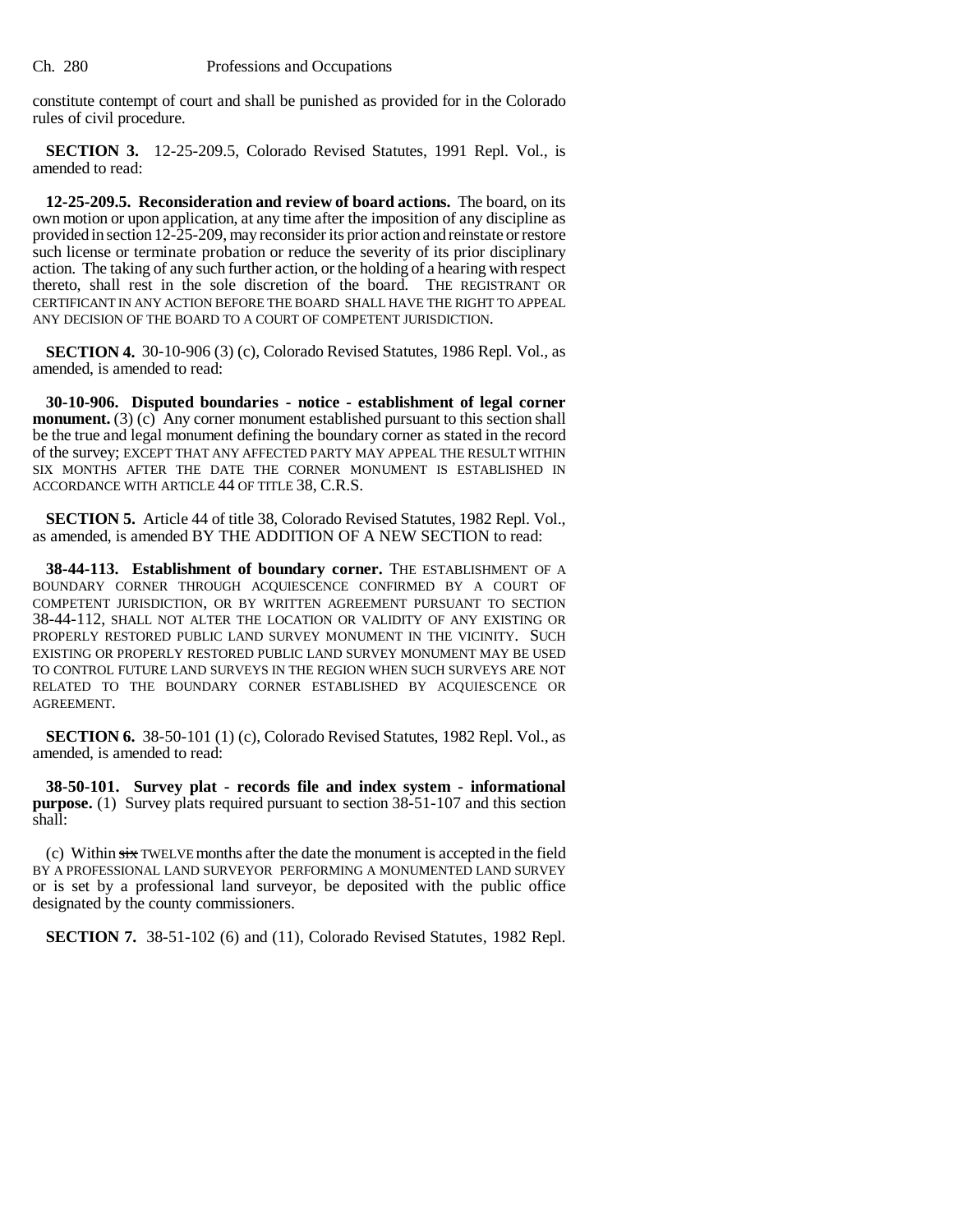Vol., as amended, are amended, and the said 38-51-102 is further amended BY THE ADDITION OF THE FOLLOWING NEW SUBSECTIONS, to read:

**38-51-102. Definitions.** As used in this article, unless the context otherwise requires:

(6) "Control corner" means any land survey monument CORNER the position of which controls the location of the boundaries of a tract or parcel of land.

(6.3) "CORNER" MEANS A POINT OF REFERENCE DETERMINED BY THE SURVEYING PROCESS.

(11) "Land survey" means a series of observations and measurements made  $\frac{1}{2}$ professional land surveyor pursuant to sections 38-51-103, 38-51-104, and 38-51-105 for the purpose of locating or restoring any real property boundary.

(12.3) "MONUMENT" MEANS THE OBJECT OR PHYSICAL STRUCTURE THAT MARKS THE CORNER POINT.

**SECTION 8.** 38-51-110 (3) (b), Colorado Revised Statutes, 1982 Repl. Vol., as amended, is amended to read:

**38-51-110. Violations.** (3) (b) Any person whose registration is revoked pursuant to paragraph (a) of this subsection (3) shall be entitled to a hearing on such revocation pursuant to article 4 of title 24, C.R.S., AND MAY APPEAL ANY DECISION OF THE BOARD TO A COURT OF COMPETENT JURISDICTION.

**SECTION 9.** 38-53-103 (6) and (11), Colorado Revised Statutes, 1982 Repl. Vol., as amended, are amended, and the said 38-53-103 is further amended BY THE ADDITION OF THE FOLLOWING NEW SUBSECTIONS, to read:

**38-53-103. Definitions.** As used in this article, unless the context otherwise requires:

(6) "Control corner" means any land survey monument CORNER the position of which controls the location of the boundaries of a tract or parcel of land.

(6.3) "CORNER" MEANS A POINT OF REFERENCE DETERMINED BY THE SURVEYING PROCESS.

(11) "Land survey" means a series of observations and measurements made  $\frac{1}{2}$ professional land surveyor pursuant to sections 38-51-103, 38-51-104, and 38-51-105 for the purpose of locating or restoring any real property boundary.

(12.3) "MONUMENT" MEANS THE OBJECT OR PHYSICAL STRUCTURE THAT MARKS THE CORNER POINT.

**SECTION 10.** 38-53-110 (3) (b), Colorado Revised Statutes, 1982 Repl. Vol., as amended, is amended to read: